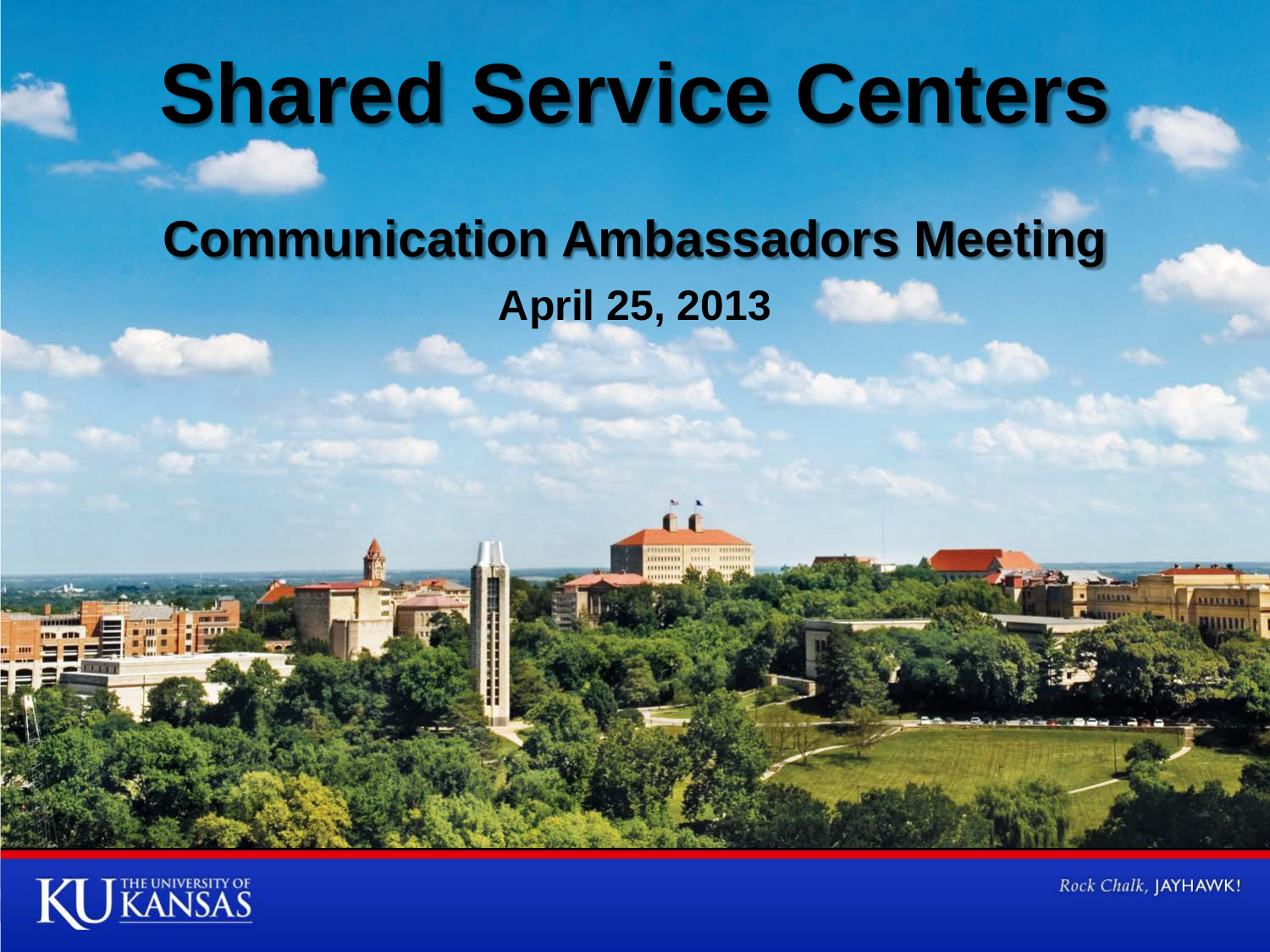### **Today's Discussion**

- Wave 2 Staff Selection Update
- Update on Waves 3 & 4
- Status Update for SSC Manager Positions
- Update on Wave 1
- Q&A with Wave 1 Staff

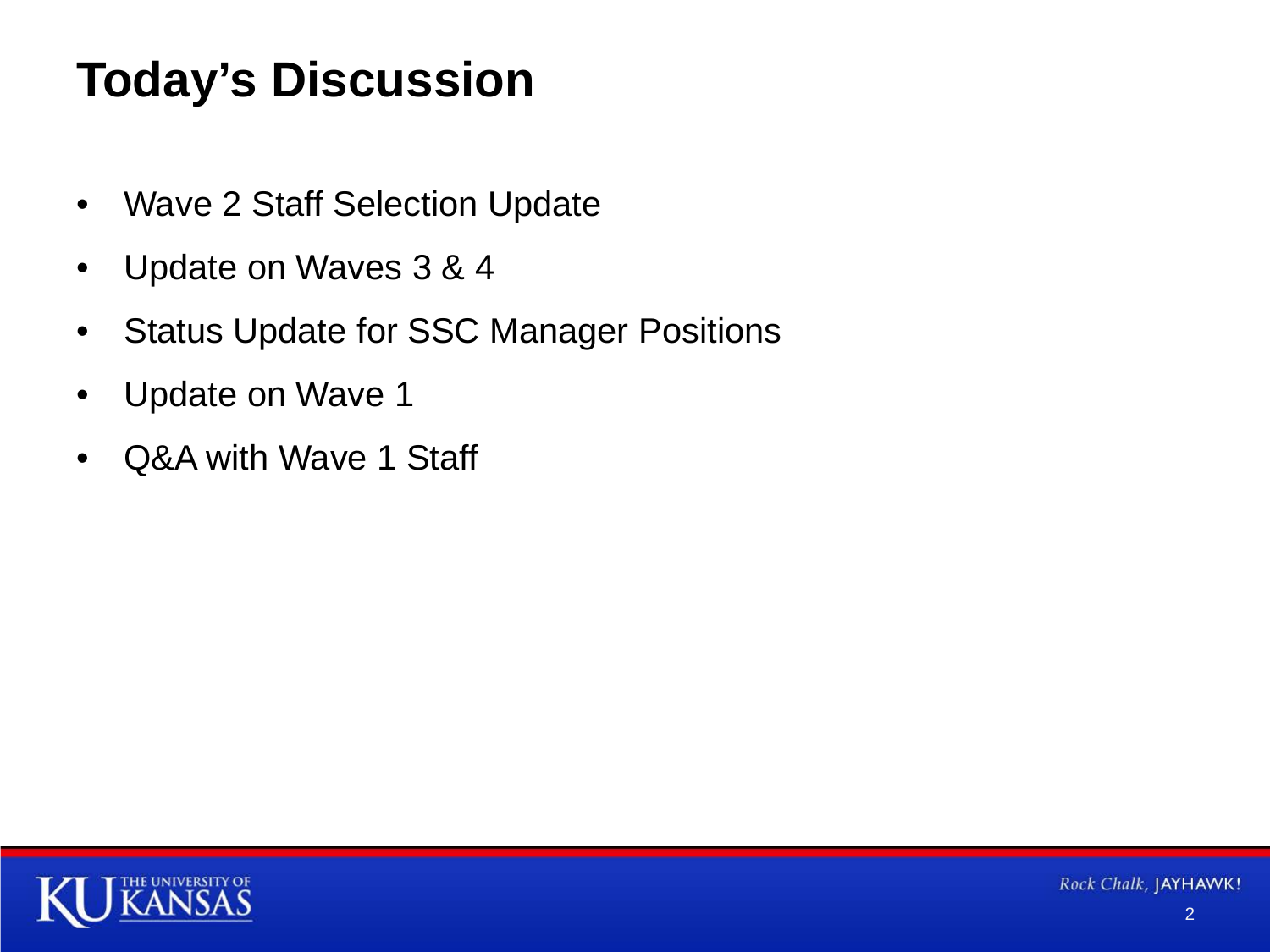### **LAS-SSC Wave 2 Staff**

Many of the Wave 2 have been identified.

- Andy Anderson, Finance (from Communication Studies)
- Carol Archinal, Finance (from Anthropology)
- Jo Eis Barton, Finance (from Center for Research Methods & Data Analysis)
- Connie Leonard, Finance (from Political Science)
- Monica McKinney, Finance (from Applied Behavioral Science)
- Mary Strickell, Finance (from Psychology)
- Marilyn Figuieras, Human Resources (from Speech-Language-Hearing)
- Michelle Lowrance, Human Resources (from Economics)

Yet to be determined are the individuals who will transition from the School of Public Affairs & Administration, the Hall Center for the Humanities and Institute for Policy & Social Research, all of which will be a part of Wave 2.

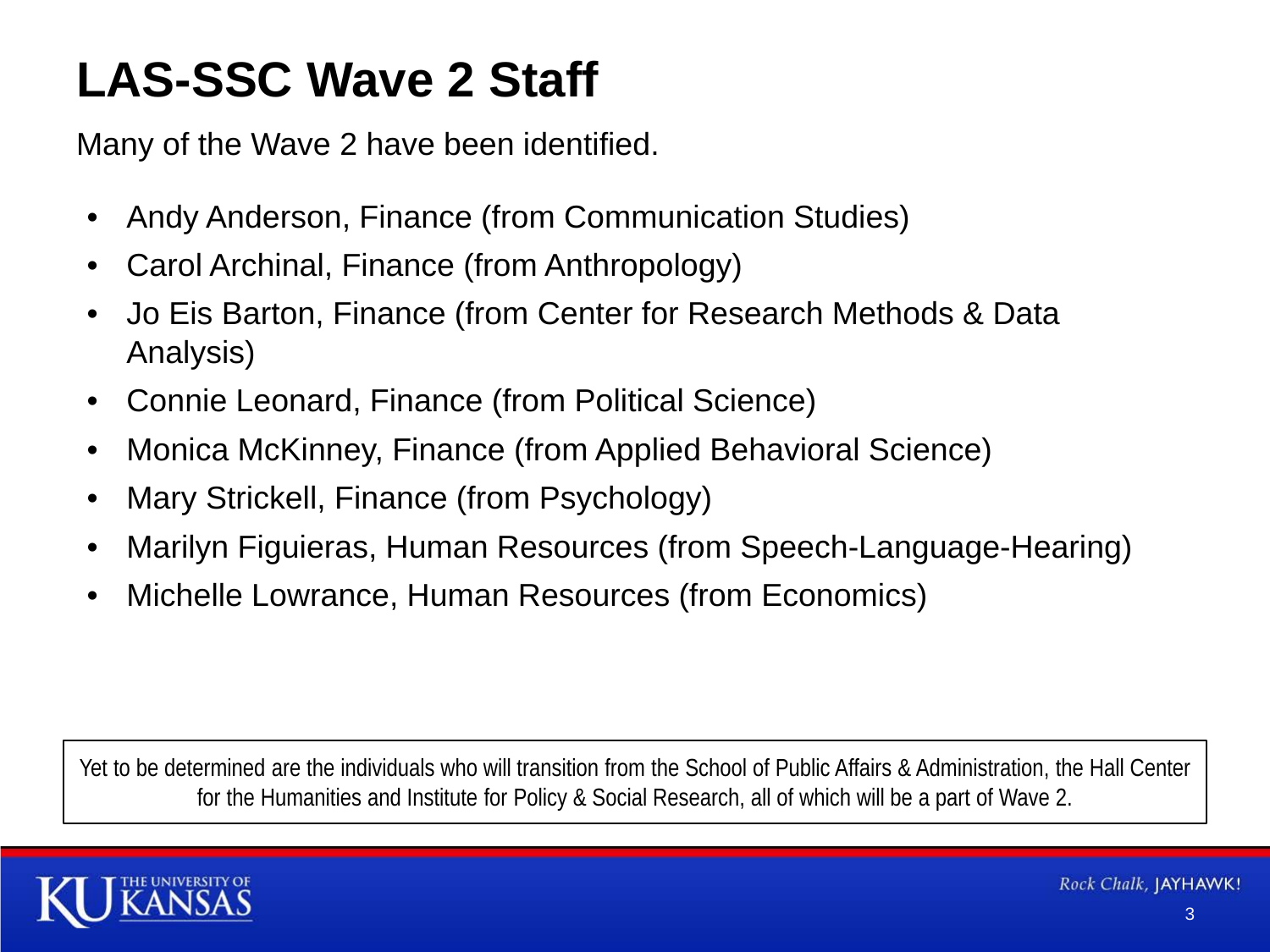## **Timeline – Wave 2 - 4 Staffing**

The timeline for identifying and notifying staff in waves 3 and 4 has been extended to allow for additional information to be gathered.

|                                                                                                  | LAS-SSC Wave 2 - 4 SSC Staffing |     |     |     |     |      |      |     |             |     |            |
|--------------------------------------------------------------------------------------------------|---------------------------------|-----|-----|-----|-----|------|------|-----|-------------|-----|------------|
| Task / Timeframe                                                                                 | Jan                             | Feb | Mar | Apr | May | June | July | Aug | <b>Sept</b> | Oct | <b>Nov</b> |
| <b>Wave 2 Liberal Arts &amp; Sciences SSC</b>                                                    |                                 |     |     |     |     |      |      |     |             |     |            |
| Identify Wave 2 Potential Staff<br>Understand staff preferences<br>Gather input                  |                                 |     |     |     |     |      |      |     |             |     |            |
| Meetings: Wave 2 Chairs and Directors                                                            |                                 |     |     |     |     |      |      |     |             |     |            |
| Meetings: Wave 2 Staff                                                                           |                                 |     |     |     |     |      |      |     |             |     |            |
| Determine New Departmental<br>Responsibilities of Staff                                          |                                 |     |     |     |     |      |      |     |             |     |            |
| Wave 3 & 4 Liberal Arts & Sciences SSC                                                           |                                 |     |     |     |     |      |      |     |             |     |            |
| Identify Wave 3 & 4 Potential Staff<br>Understand staff preferences<br>Gather input<br>$\bullet$ |                                 |     |     |     |     |      |      |     |             |     |            |
| Meetings: Wave 3 & 4 Chairs and Directors                                                        |                                 |     |     |     |     |      |      |     |             |     |            |
| Meetings: Wave 3 & 4 Staff                                                                       |                                 |     |     |     |     |      |      |     |             |     |            |
| Determine New Departmental<br>Responsibilities of Staff                                          |                                 |     |     |     |     |      |      |     |             |     |            |



Rock Chalk, JAYHAWK!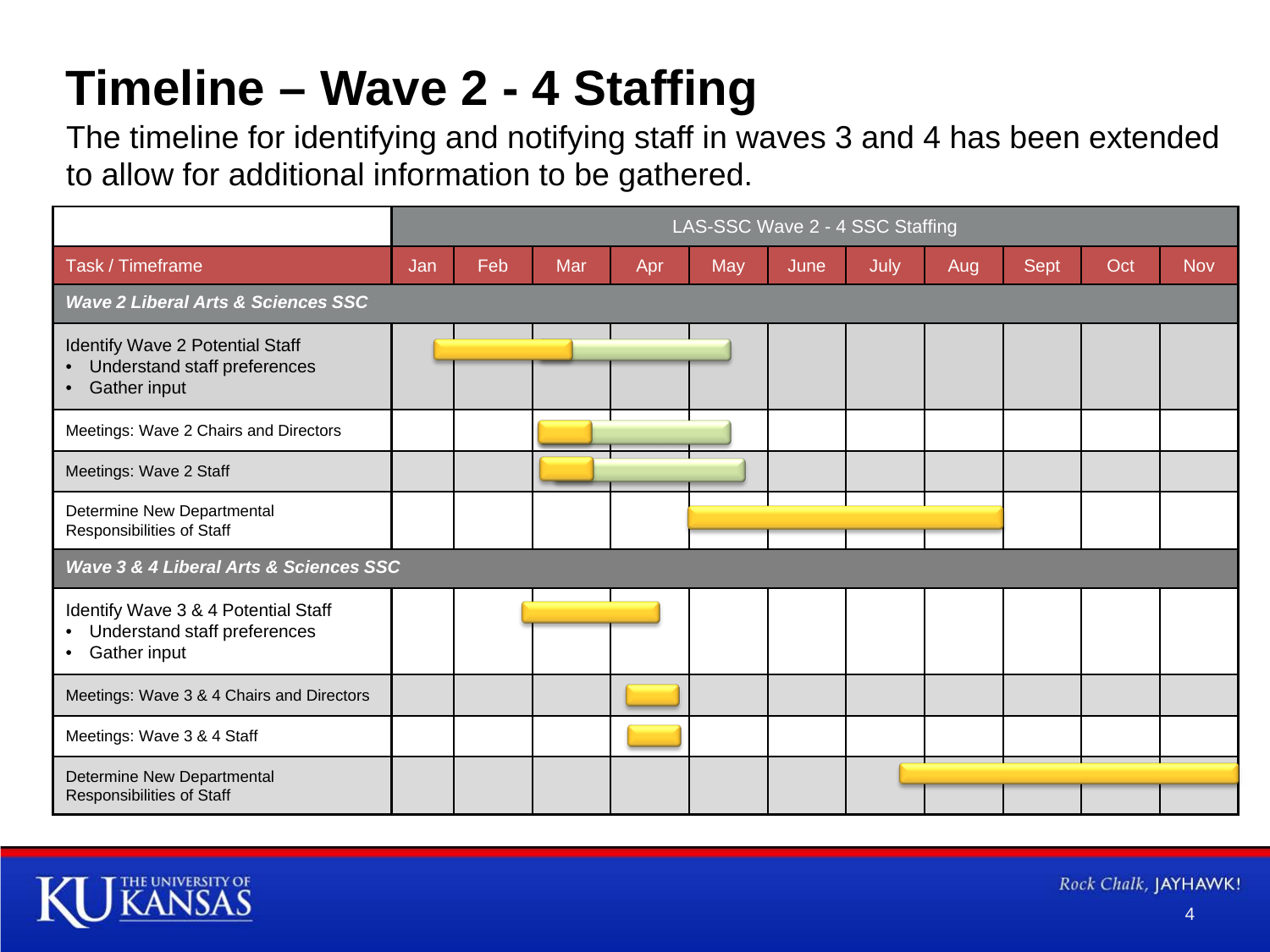### **LAS-SSC Manager Positions**

An HR Manager, Research Manager and Finance Manager will be hired before the Wave 2 go live on July 1.

|                                                            | <b>YEAR 1</b> |            |     |     |     |                     |     | <b>YEAR 2</b> |                 |                   |
|------------------------------------------------------------|---------------|------------|-----|-----|-----|---------------------|-----|---------------|-----------------|-------------------|
|                                                            | Oct           | <b>Nov</b> | Dec | Jan | Feb | Mar                 | Apr | May           | June            | Year <sub>2</sub> |
| <b>Initial Site: Liberal Arts and Sciences SSC</b>         |               |            |     |     |     |                     |     |               |                 |                   |
| Process Review and Design                                  |               |            |     |     |     |                     |     |               |                 |                   |
| <b>Activity Assessment</b>                                 |               |            |     |     |     |                     |     |               |                 |                   |
| Leadership Committees Meet*                                |               |            |     |     |     |                     |     |               |                 |                   |
| <b>LAS-SSC Process Review</b>                              |               |            |     |     |     |                     |     |               |                 |                   |
| Wave 1: Humanities, Arts & Honors                          |               |            |     |     |     | <b>3/18 go live</b> |     |               |                 |                   |
| Hire HR, Research and Finance<br>Manager                   |               |            |     |     |     |                     |     |               |                 |                   |
| Wave 2: Social & Behavioral Sciences,<br>Hall Center, IPSR |               |            |     |     |     |                     |     |               | 7/1 go live     |                   |
| Wave 3: International & CLAS<br>Administration             |               |            |     |     |     |                     |     |               | Go live $+$ TBD |                   |
| Hire Finance Manager                                       |               |            |     |     |     |                     |     |               |                 |                   |
| Wave 4: Natural Sciences and Math                          |               |            |     |     |     |                     |     |               |                 |                   |

*\* The College, Hall Center and IPSR will each have a leadership committee to decide staffing.* 

**Dec. go live**

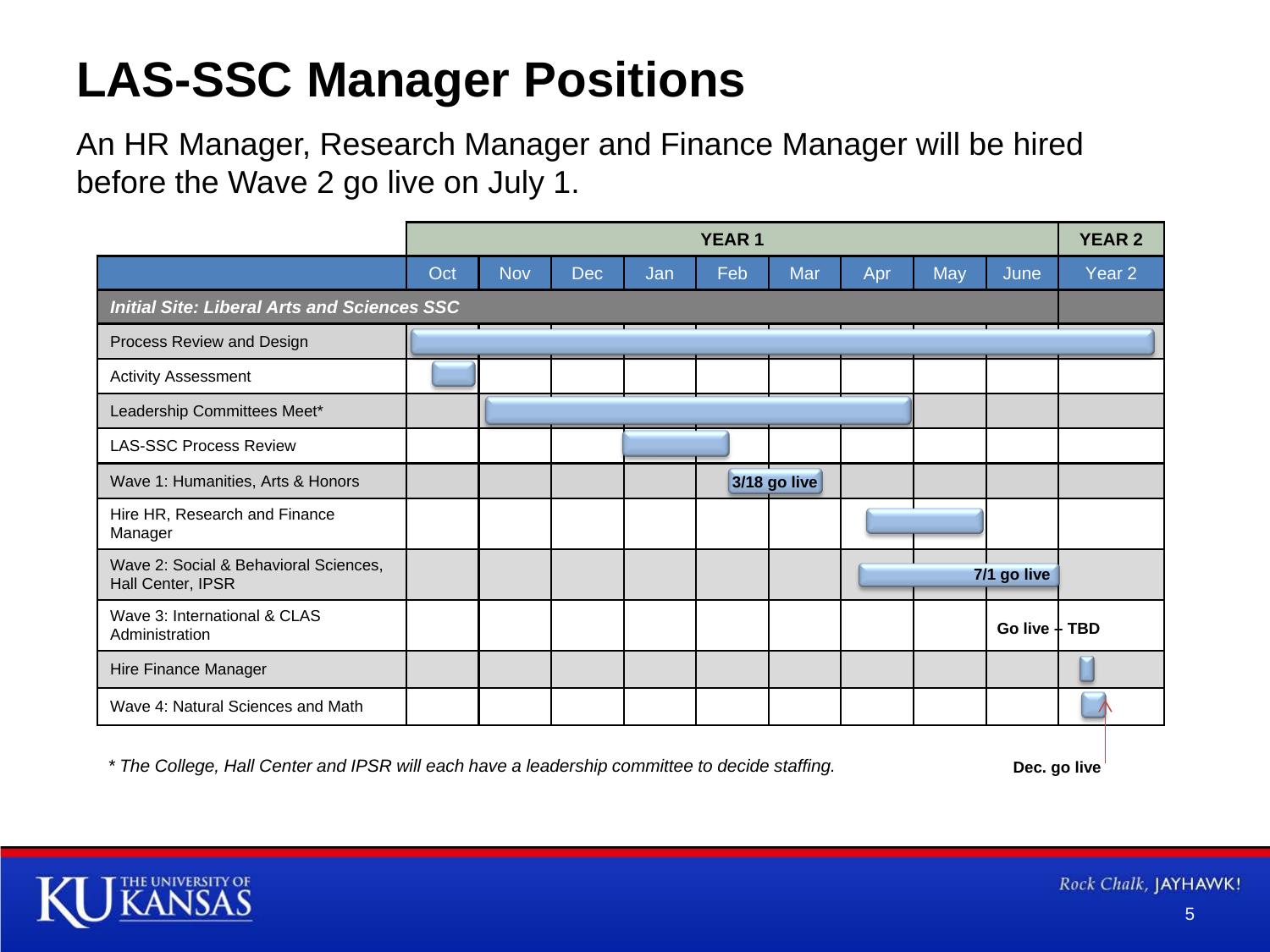# **Wave 1 – Reorganizing Departmental Activities**

Building relationships and transferring knowledge are critical to a successful transition of activities.

- During the transition, SSC staff will work closely with those continuing to serve the department's academic mission to share knowledge and transition responsibilities
- This transition period will take several weeks of regular meetings
- Throughout the transition, SSC staff and the appropriate supervisor/Chair should consider the level of comfort that individuals have in the newly assigned duties to assure the transition is completed successfully
- Once transition is complete, it will be important to update position descriptions to include additional responsibilities as appropriate



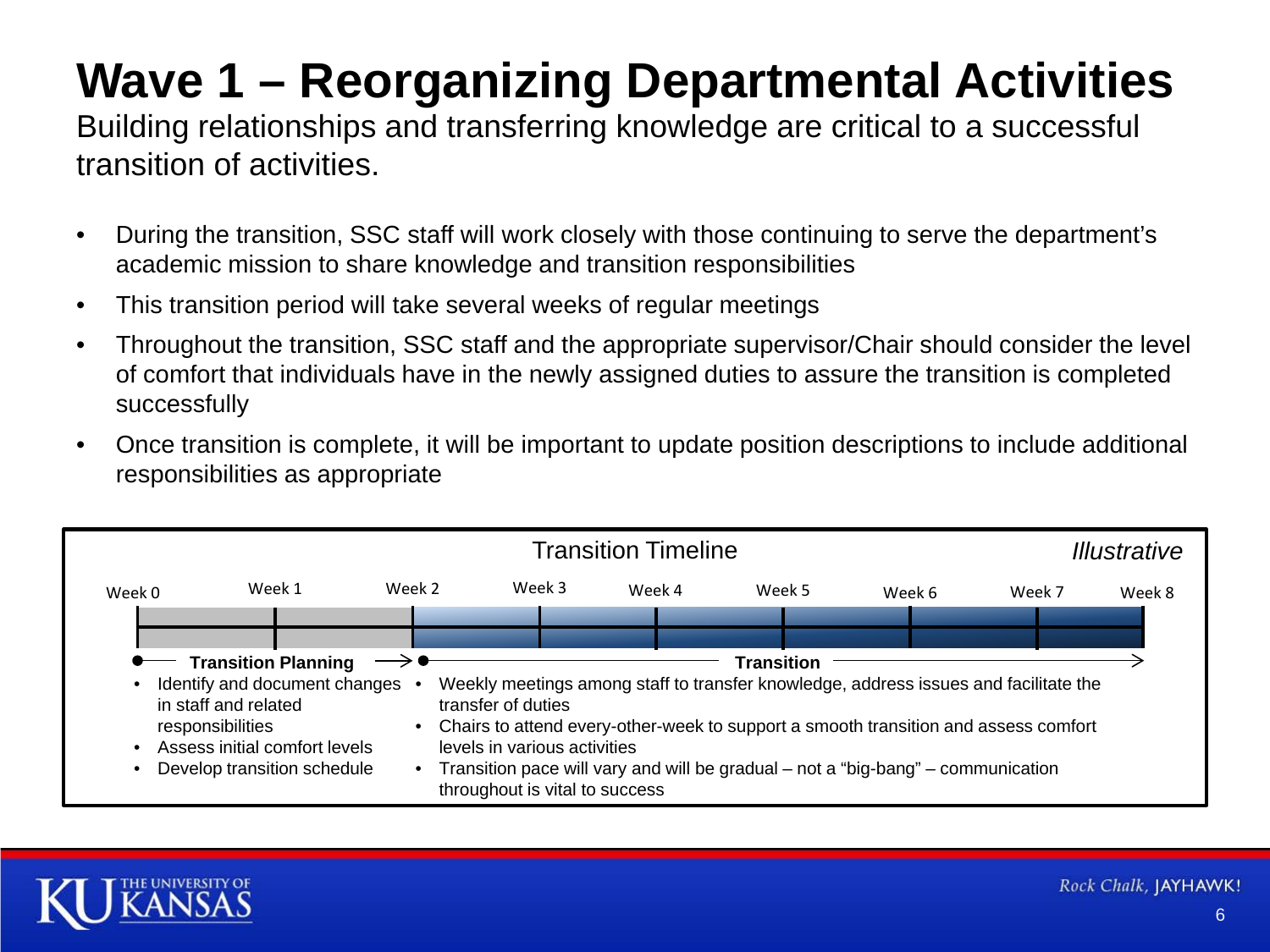## **Wave 1 – Departmental Gaps Addressed**

CLAS Associate Deans have worked with Chiars to resolve gaps created by the shift of staff.

| <b>Departments &amp;</b><br><b>Programs</b> | <b>Building</b><br><b>Projected Needs</b> |      | <b>Projected Capacity</b> | <b>Comments</b>                                                                                                                                    |
|---------------------------------------------|-------------------------------------------|------|---------------------------|----------------------------------------------------------------------------------------------------------------------------------------------------|
| Classics                                    | Wescoe                                    |      | 0.25                      |                                                                                                                                                    |
| Germanic L&L                                | Wescoe                                    |      | 0.25                      | These four departments are located near                                                                                                            |
| French & Italian                            | Wescoe                                    |      | 0.5                       | each other. A plan to combine their<br>administrative staff will provide coverage to                                                               |
| lEast Asian L&C                             | Wescoe                                    |      | 0.25                      | Slavic and allow for back-up. An opening in                                                                                                        |
| Slavic L&L                                  | Wescoe                                    | 0.75 | $\blacksquare$            | East Asian L&C assists with this transition.                                                                                                       |
| English                                     | Wescoe                                    |      |                           |                                                                                                                                                    |
| Spanish & Portuguese                        | Wescoe                                    | 0.25 | $\blacksquare$            | The Chairs are working together to leverage                                                                                                        |
| Philosophy                                  | Wescoe                                    |      | 0.25                      | the capacity in Philosophy to cover the gap.                                                                                                       |
| History                                     | Wescoe                                    |      |                           |                                                                                                                                                    |
| IEGARC                                      | Wescoe                                    | 0.5  |                           | The College is reviewing future plans with<br>the Director to cover the needs; he<br>volunteered to operate at current staffing in<br>the interim. |
| lVisual Art                                 | Marvin                                    |      |                           |                                                                                                                                                    |
| Humanities & W. Civ                         | <b>Bailey</b>                             |      | 0.25                      |                                                                                                                                                    |
| <b>Theatre</b>                              | Murphy                                    |      |                           |                                                                                                                                                    |
| History of Art                              | Spencer                                   | 0.5  |                           | The departure of a .5 FTE staff member in                                                                                                          |
| University Honors Program                   | Nunemaker Ctr                             |      | 0.4                       | the History of Art department offered an<br>opportunity to hire 1 FTE staff.                                                                       |
| Dance                                       | Robinson                                  | 0.75 |                           | A full time staff member in Religious studies                                                                                                      |
| <b>Religious Studies</b>                    | Smith                                     |      | 0.5                       | is now . 5 FTE Dance. Additional student<br>support is covering the gap.                                                                           |
| <b>Film and Media Studies</b>               | Oldfather                                 |      |                           |                                                                                                                                                    |



*\*Projected capacity will be contributed in the form of funding, as the unit is reorganizing.*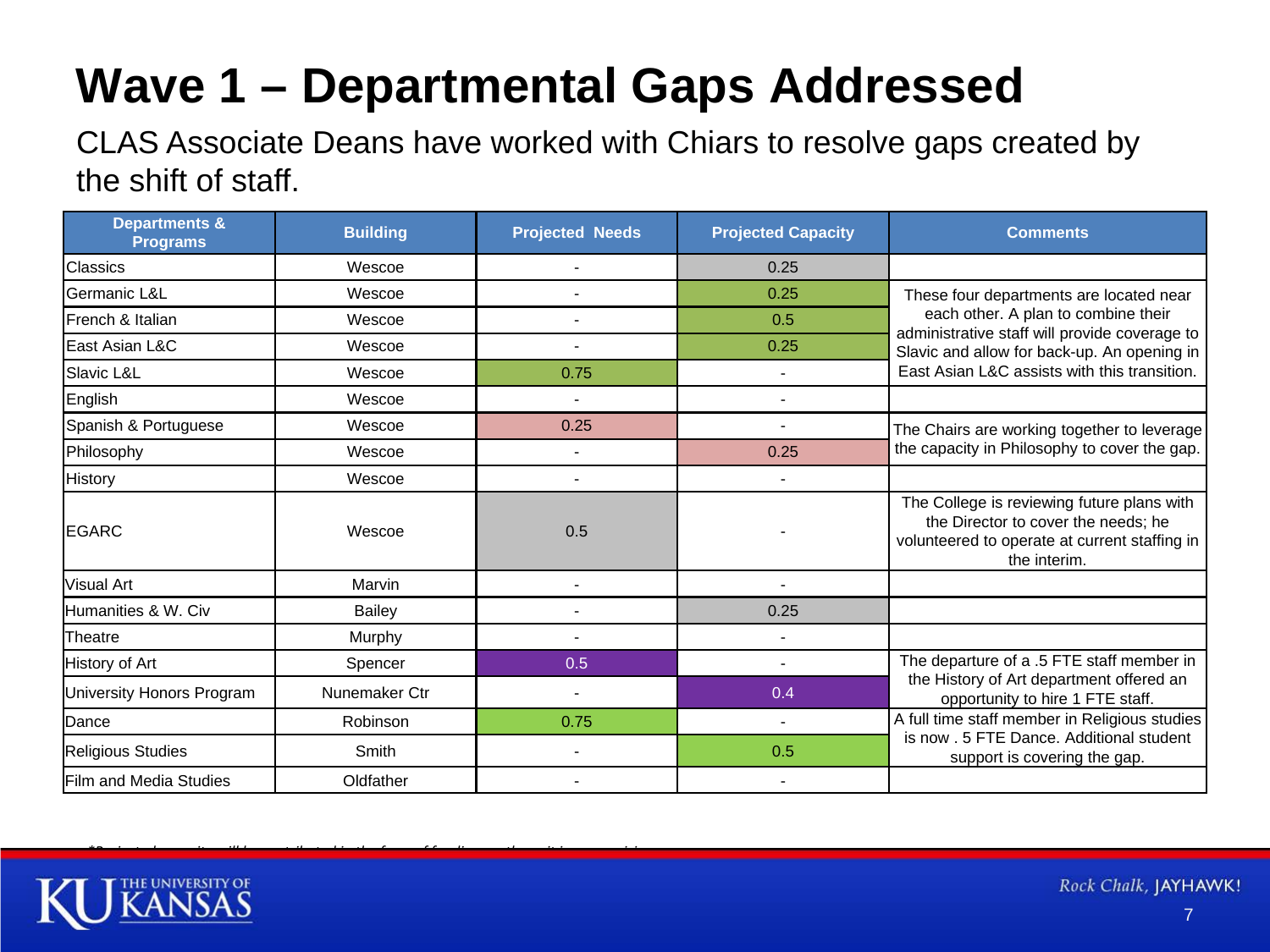### **LAS-SSC Governance – Advisory Board**

Each SSC has an Advisory Board comprised of the leadership from the areas served and the appropriate SSC Director.



#### **SSC Advisory Board Responsibilities**

- Advocate for service levels
- Review Service Level Commitment (SLC) compliance
- Review Key Performance Indicator (KPI) progress
- Review customer satisfaction surveys
- Support an environment of continuous process improvement
- Support resolution of customer service issues

#### **Design Review Committee\* Responsibilities**

- Select the members for the Advisory Board for each SSC
- Approve any changes to the SLC, including arbitrating any discussions of SSC business processes

\*The DRC is the governing body for all nine of the SSCs.

**The Advisory Board is responsible for reviewing any proposed changes to the SLC and providing the DRC with a written recommendation on each proposed change.**



Rock Chalk, JAYHAWK!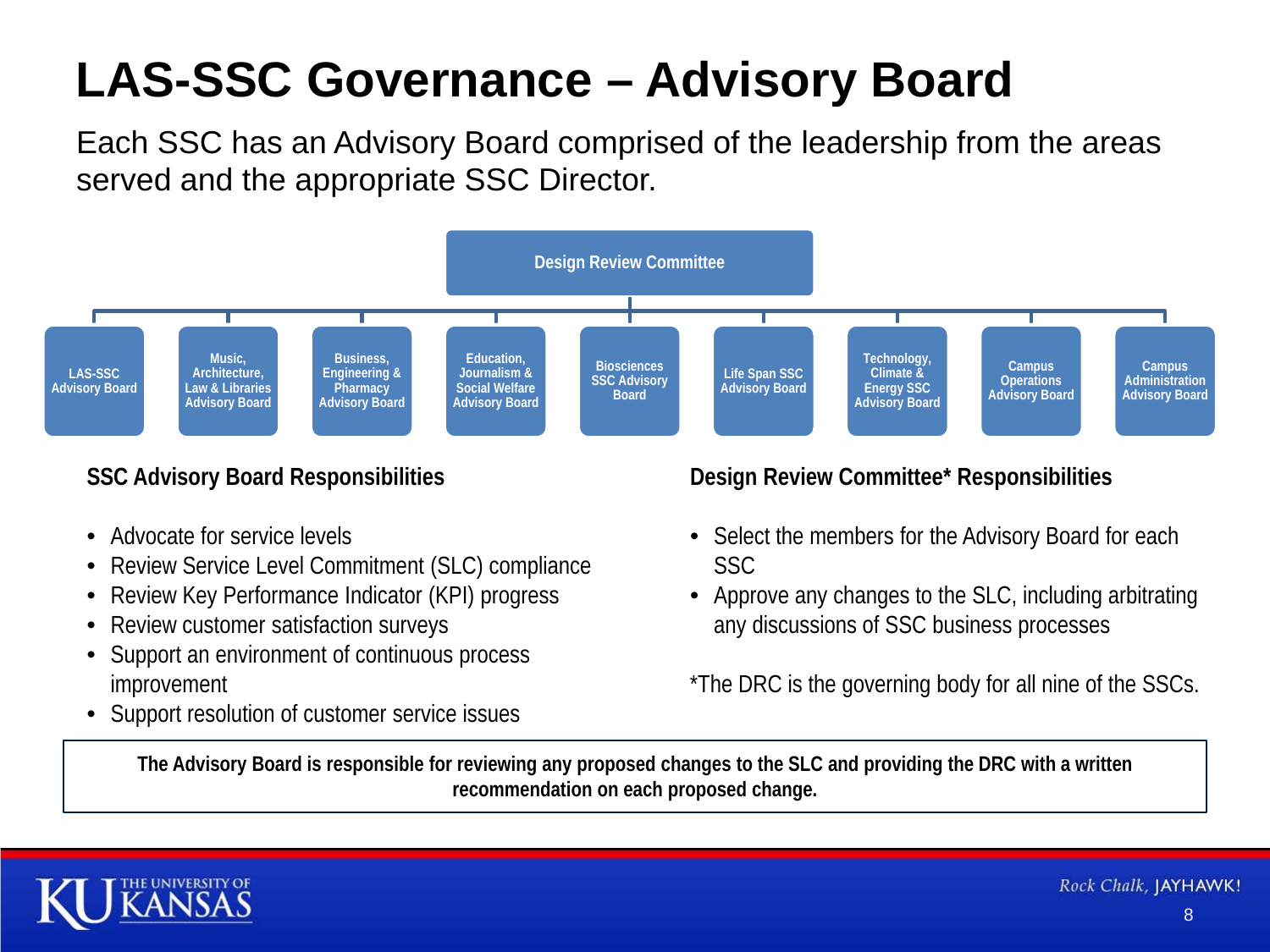### **Advisory Board Members**

*\*Projected capacity will be contributed in the form of funding, as the unit is reorganizing.* 

The LAS-SSC Advisory Board met for the first time this month; members were nominated by unit leaders and ratified by the Design Review Committee.

|                 | <b>Advisory Board Member</b>                                                                                             | <b>Alternate</b>                                                                                                                                                                                        |
|-----------------|--------------------------------------------------------------------------------------------------------------------------|---------------------------------------------------------------------------------------------------------------------------------------------------------------------------------------------------------|
| 1               | Karla Williams, SSC Director                                                                                             | Jason Hornberger, Assistant VP for SSCs                                                                                                                                                                 |
| $\overline{2}$  | Sally Utech, Associate Director                                                                                          | Kathy Porsch, Senior Grant Development Officer                                                                                                                                                          |
| 3               | Susan Mercer, Associate Director of IPSR                                                                                 |                                                                                                                                                                                                         |
| 4               | Mary Anne Jordan, Chair, Visual Art, School of the Arts                                                                  | Associate Dean, Liz Kowalchuk                                                                                                                                                                           |
| $5\overline{)}$ | Marc Greenberg, Chair, Germanic Languages and<br>Literatures, Humanities                                                 | Associate Dean, Ann Cudd                                                                                                                                                                                |
| 6               | David Mechem, Geography                                                                                                  | Nathaniel Brunsell, Geography                                                                                                                                                                           |
| $\overline{7}$  | Jill Kuhnheim, Director, Center for Latin American and<br>Caribbean Studies, International and Interdisciplinary Studies | Associate Dean, Marsha Haufter                                                                                                                                                                          |
| 8               | Craig Lunte, Chair, Chemistry, Natural Sciences and<br><b>Mathematics</b>                                                | Associate Dean, Bob Goldstein                                                                                                                                                                           |
| 9               | Jim Mielke, Associate Dean, Social and Behavioral Sciences,<br>College Dean's Office                                     | Associate Deans: Liz Kowalchuk, Ann Cudd, Bob Goldstein,<br>Marsha Haufter, Kathleen McCluskey-Fawcett, Assistant<br>Dean Erin Spiridigliozzi, or the Dean's Executive Assistant,<br><b>Anne Sawyer</b> |
| 10              | Mark Reynolds, CLAS Director of Finance and Planning,<br><b>College Budget Office</b>                                    | Delegate from the CLAS Budget Office in the future, TBD                                                                                                                                                 |

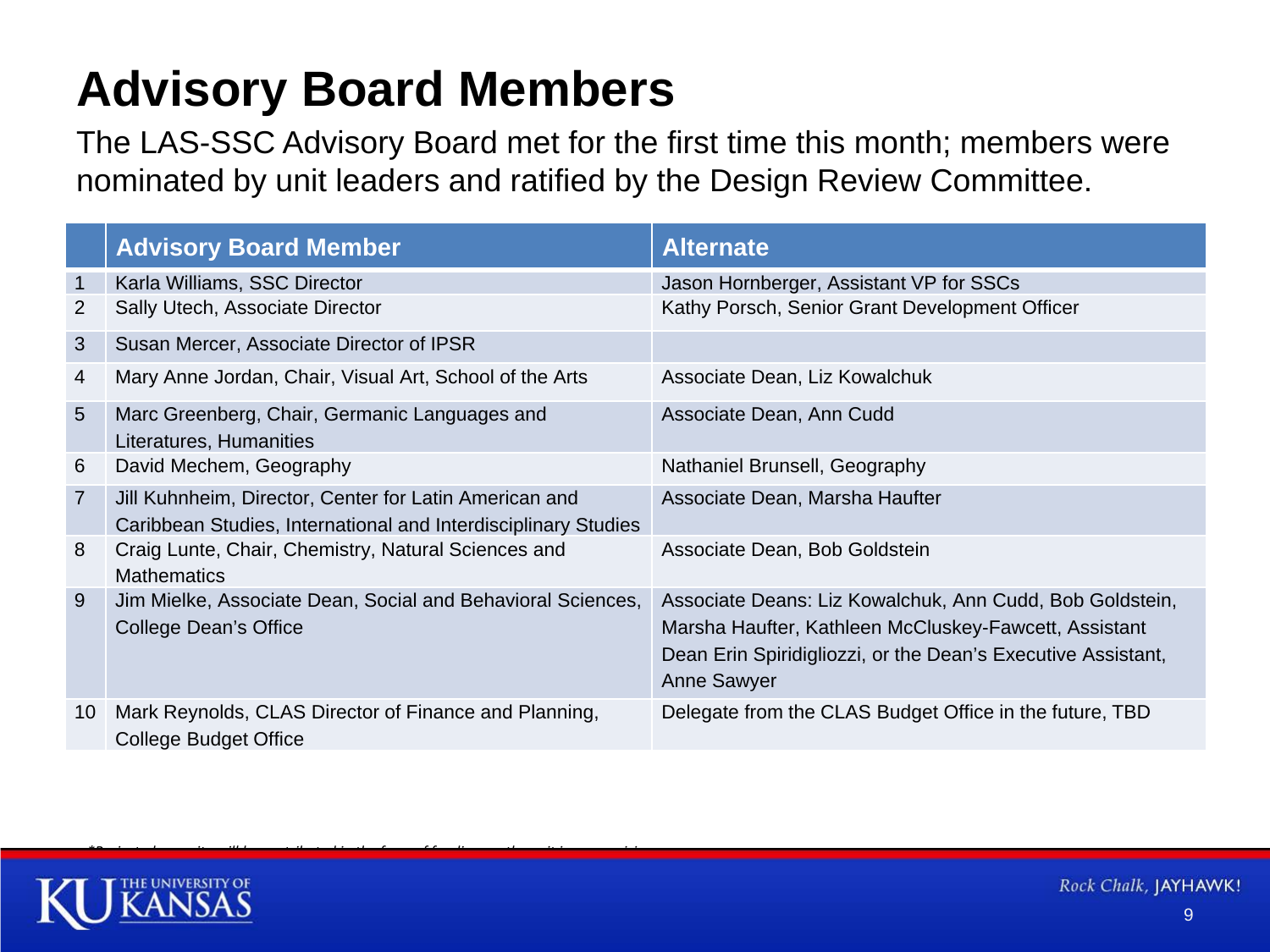## **SSC Training and System Access**

The team has focused on the critical elements of training and providing system access and permissions for SSC staff and customers.

|                  | <b>Scheduled SSC Training (HR &amp; Finance)</b>                                                                                                                                                                                                                                                                                                                                                                                                                                                                                                                                                                                                                                 | <b>System Access</b>                                                                                                                                                                                                                                                         |  |  |  |
|------------------|----------------------------------------------------------------------------------------------------------------------------------------------------------------------------------------------------------------------------------------------------------------------------------------------------------------------------------------------------------------------------------------------------------------------------------------------------------------------------------------------------------------------------------------------------------------------------------------------------------------------------------------------------------------------------------|------------------------------------------------------------------------------------------------------------------------------------------------------------------------------------------------------------------------------------------------------------------------------|--|--|--|
| <b>SSC Staff</b> | <b>Principles of Customer Service</b><br>$\bullet$<br><b>BUDCAST - Expense reports</b><br>PS Travel and Expense<br><b>KUPPS</b><br>SOVs<br>$\bullet$<br>P-Cards<br><b>KUEA: IFAS, reports</b><br>$\bullet$<br>KUEA - check request process<br>Time and Labor Absence Management System<br><b>TAM</b><br>$\bullet$<br><b>Recruitment and Onboarding</b><br><b>Equal Opportunity Policies and Practices</b><br>DEMIS, Gross and Fringe, UBUD and DEMIS Financials<br>$\bullet$<br><b>Datamart and Scholarships</b><br>$\bullet$<br>Enroll and Pay<br>Excel - Basic<br>$\bullet$<br>Excel - Advanced<br><b>Internal Audit Control Policies</b><br><b>KU Data Integrity Policies</b> | <b>PSFT Financials:</b><br>$\bullet$ T&E<br>• PCard<br>• Vouchers<br>• Budget Transfers<br><b>KUPPS</b><br><b>KUEA</b><br>$\bullet$<br><b>DEMIS</b><br><b>Enroll and Pay</b><br>Datamart<br><b>TAM</b><br>Time and Labor Absence Management<br>Shared folder for Scholarship |  |  |  |
| Staff<br>Dept.   | Small group meetings of Chairs and Directors to review<br>roles, responsibilities and changes<br>Small group meetings of department staff to review roles,<br>responsibilities and changes                                                                                                                                                                                                                                                                                                                                                                                                                                                                                       | System Access will be view-only for department-<br>based staff (KUPPS, Time & Labor Absence<br>Management, IFAS, Datamart, PS Financials,<br>Travel & Expense)                                                                                                               |  |  |  |
|                  |                                                                                                                                                                                                                                                                                                                                                                                                                                                                                                                                                                                                                                                                                  |                                                                                                                                                                                                                                                                              |  |  |  |



*\*Projected capacity will be contributed in the form of funding, as the unit is reorganizing.*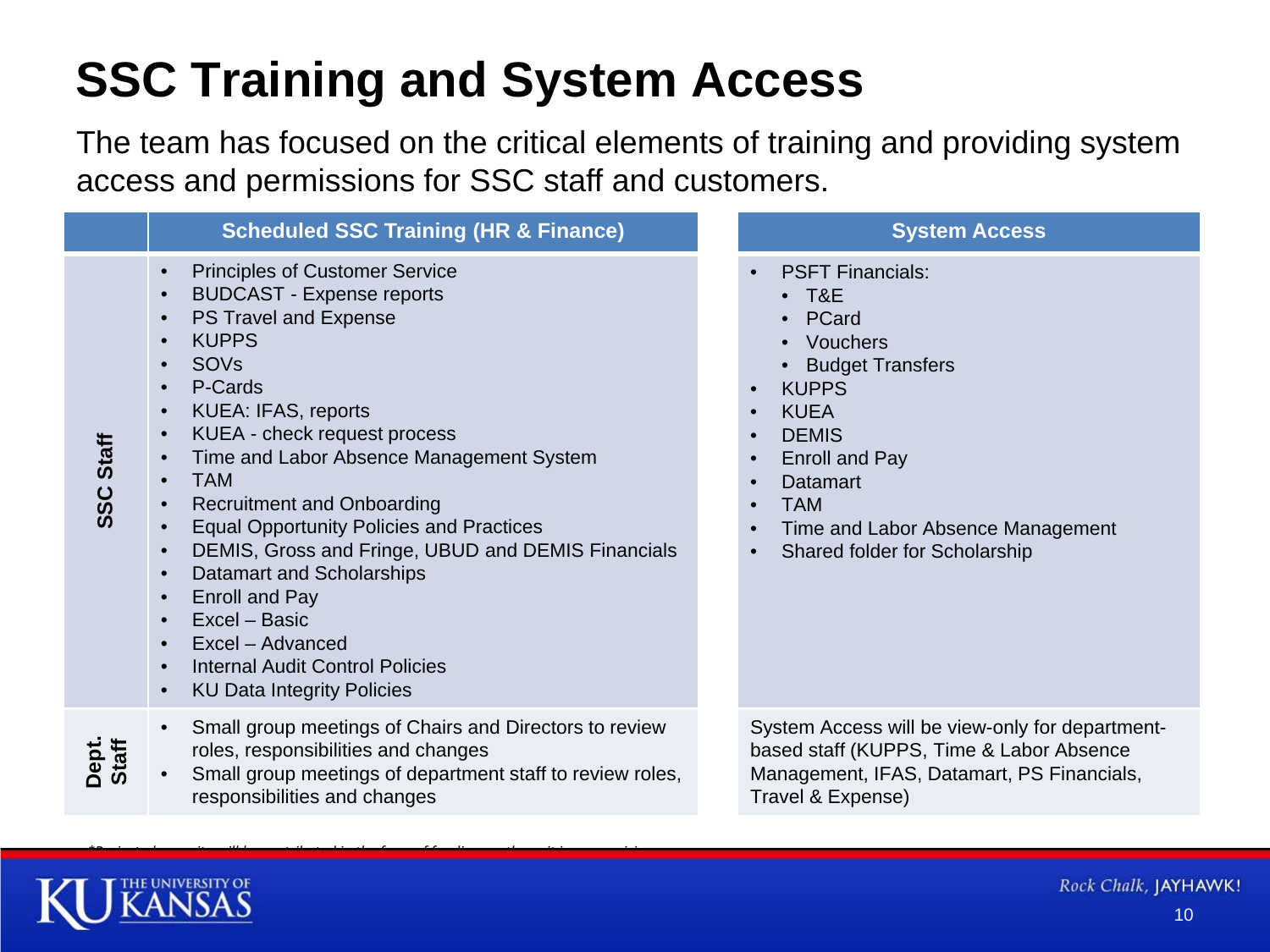### **Communication – Examples**

Continued communication is critical as we move through the transition period and into a stable operating environment.



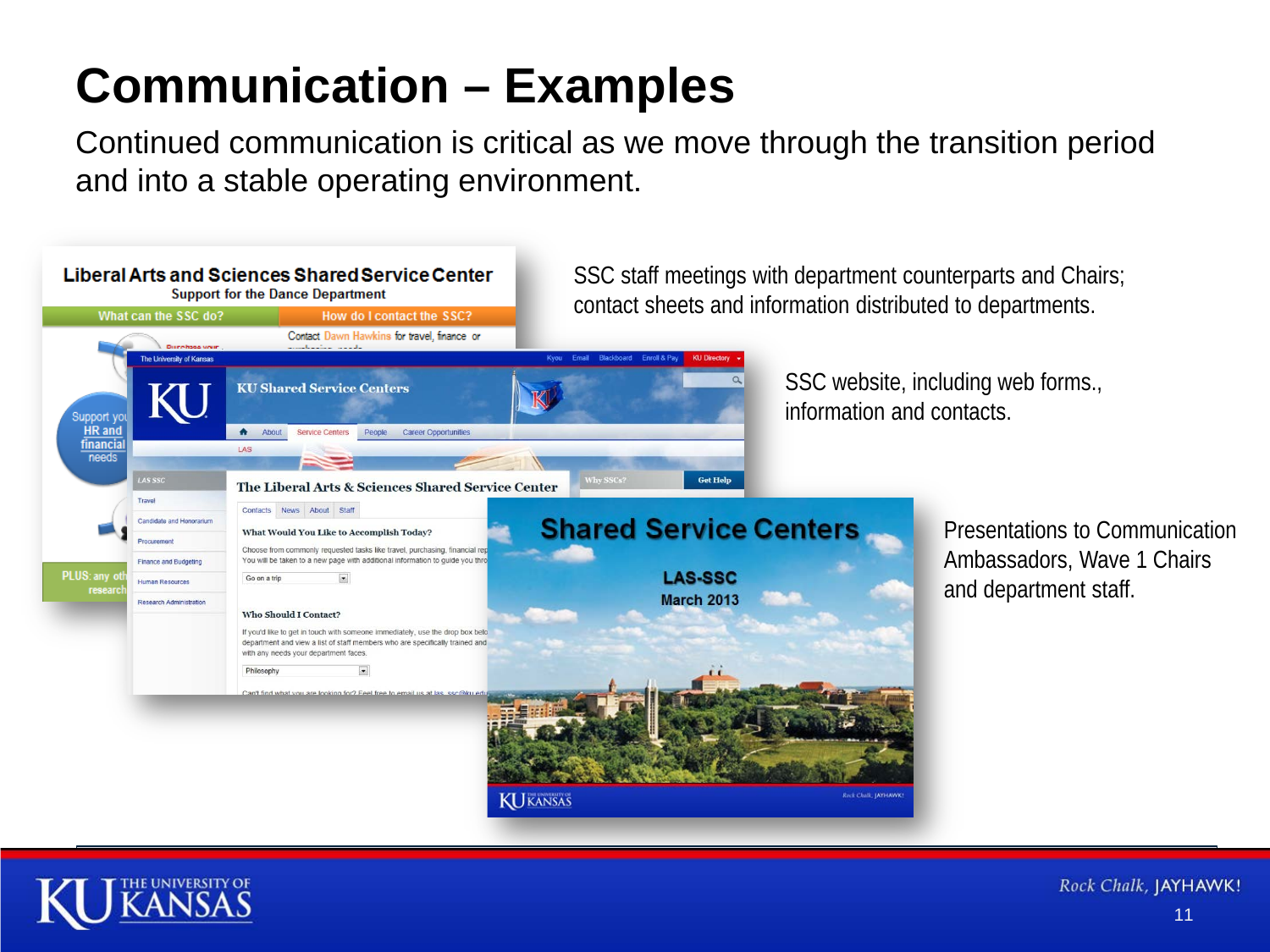### **Discussion and Questions:**

### **SSC Implementation Team Wave 1 LAS-SSC Staff**



Rock Chalk, JAYHAWK!